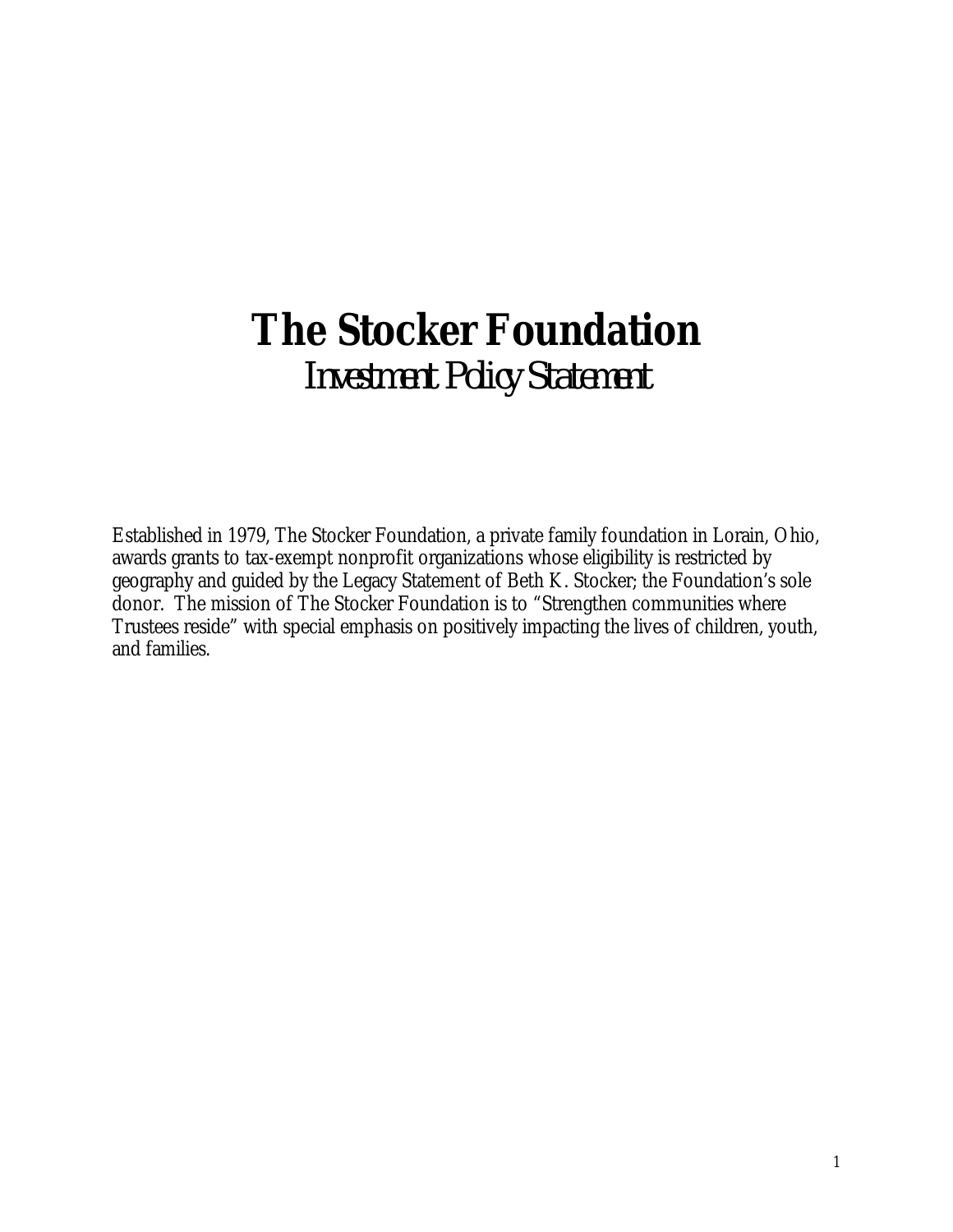#### **Purpose of this Policy Statement**

This policy statement outlines the investment objectives, goals, and guidelines established by the Board of Directors (the "Board") of The Stocker Foundation ("The Foundation"). To aid them with their fiduciary responsibility, The Board has established an Investment Committee ("the Committee") to monitor the investments, the performance of investment managers, and report to the Board of Directors at regularly scheduled meetings.

#### This statement:

Provides a clear and accurate understanding of all investment objectives, including describing appropriate risk positioning for the Foundation's assets (the "Portfolio"),

Establishes investment guidelines regarding the selection of investment managers, permissible securities, and diversification of assets,

Specifies criteria for evaluation of the performance of Investment Managers

Defines the responsibilities of the Board of Trustees, the Investment Committee, and other parties responsible for management of the Portfolio

The investment policies set forth in this document were established after reviewing The Foundation's unique needs and circumstances, and a careful evaluation of the risk and potential returns expected from the various mixes of equity, fixed income, and cash equivalent securities. The investment policies described in this statement should be dynamic. These policies will be reviewed and revised at least once every three years.

#### **General Objectives:**

The general investment objective of The Foundation is to achieve a long-term rate of return that will allow the Foundation to satisfy annual distribution requirements, meet expenses, and offset the impact of inflation.

Fund assets shall at all times be invested in accordance with sound investment practices that emphasize long-term investment fundamentals. In establishing the investment objectives for the Foundation, the Board has taken into account the time horizon available for investment, the nature of the Foundation's commitments, and requirements of both federal and state laws (e.g., UPIA) and other factors that may affect their risk tolerance.

To achieve these objectives, the Board seeks to create a conservative, well-diversified and balanced portfolio of high quality equity, fixed income, and cash equivalent securities. To better assure that all investments are managed in both a prudent and professional manner and in compliance with these guidelines, the Board has determined that qualified investment managers shall be retained to manage assets. The Board shall select investment managers based on their professional abilities to manage investments in the asset classes for which they are hired. When deemed appropriate, the Board may authorize investments in mutual and/or commingled funds.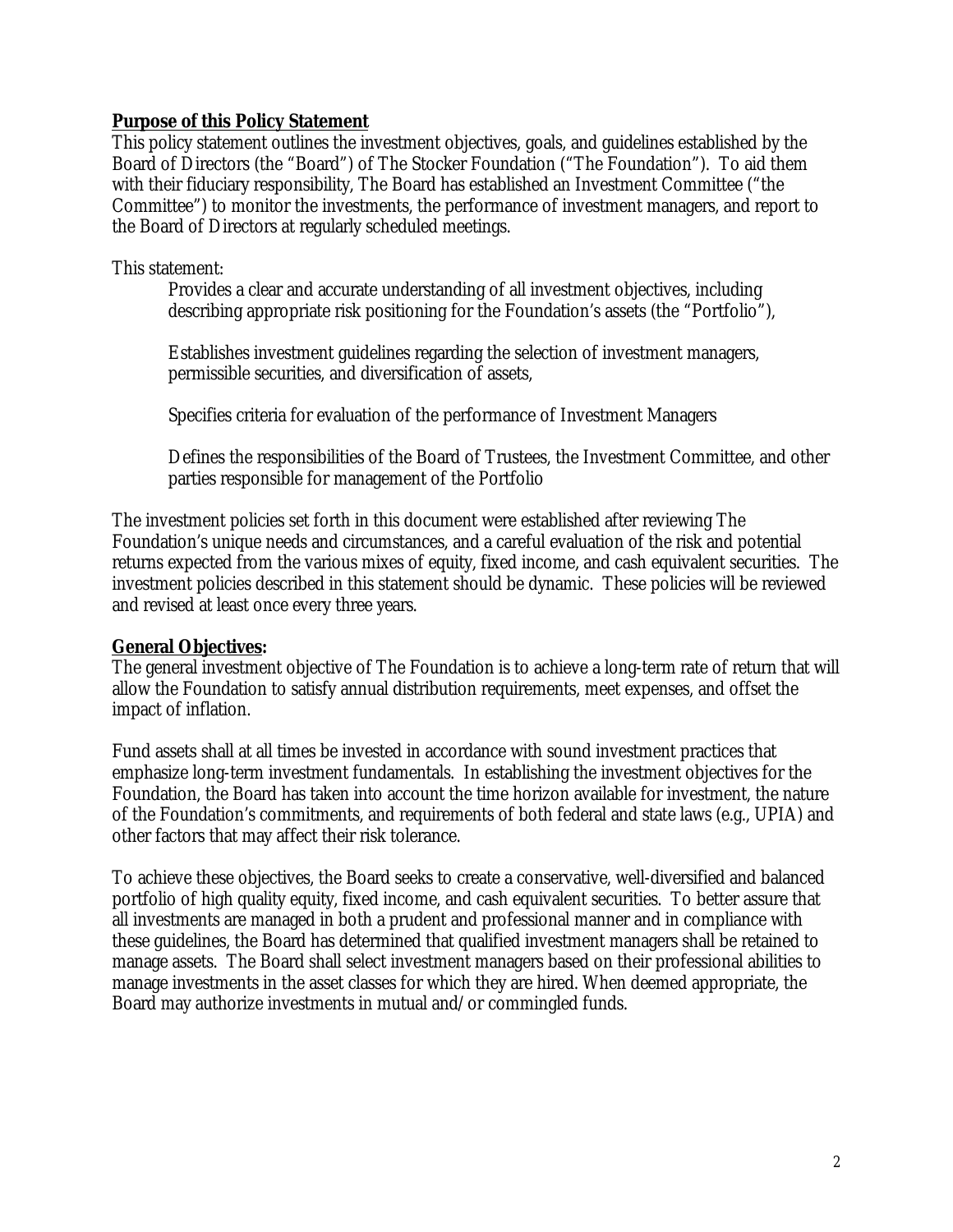## **Return Objective:**

To strive to achieve and/or exceed a real (net of inflation) annualized rate of return of at least 5% net of all fees and expenses over three and five-year trailing periods.

#### **Benchmark Objective:**

To strive to achieve and/or exceed an annualized rate of return of at least 1% greater than appropriate indexes over three and five-year trailing periods.

## **Risk Objective:**

Investment managers are expected to take reasonable and prudent amount of risk to achieve the stated investment return objectives. Notwithstanding the prior sentence, investment managers should make every reasonable effort to preserve the principal of The Stocker Foundation's portfolio.

## **Liquidity Objective**:

Grant payouts and administrative expenses will be estimated on an annual basis and communicated to investment managers such that adequate liquidity can be provided while maintaining the integrity of the portfolio structure. Income earned will be the first source of liquidity, however. Cash needs will be estimated quarterly, and cash balances will be kept at a minimum since other asset classes provide higher potential returns over time.

## **Investment Committee Responsibilities:**

The Investment Committee is responsible for the oversight of the investable assets of the Portfolio. The Committee is responsible for establishing an investment policy for the Portfolio and to implement approved policies and guidelines, subject to the oversight and approval of the Board of Directors.

It is expected that the objectives and policies described herein will be used as the criteria for selecting and evaluating the appropriate Investment Managers for the management of the Portfolio's assets. Specifically, the responsibilities of the Committee include:

- Recommending a long-term strategic plan for the Portfolio. This includes evaluating risk tolerance and recommending long-term asset allocation policy for the Portfolio consistent with the long-term investment objectives, financial needs and circumstances of the Portfolio;
- $\Box$ Recommending, when deemed appropriate by the Committee, amendment(s) to the investment policy and objectives to capture an individual manager's style and expertise with respect to the Portfolio under management;
- $\hat{\mathbf{r}}$ Establishing an appropriate Investment Manager structure and the selection or termination of Investment Managers/funds;
- To monitor and evaluate the performance of the Portfolio's assets as a whole and of each  $\blacksquare$ Investment Manager;
- The selection or termination of administrators, consultants, and custodian for the Portfolio's ä, assets;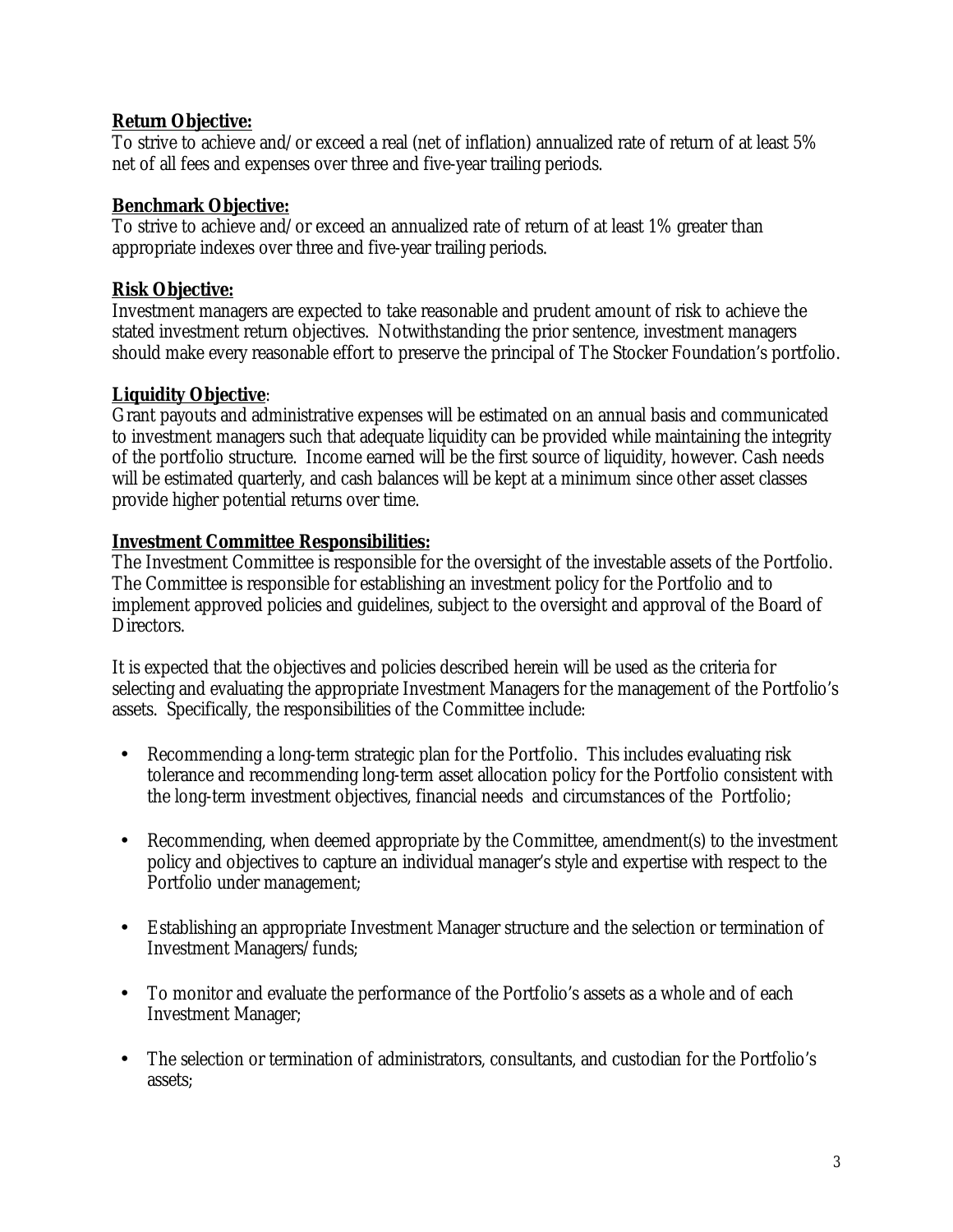Such other duties as may be described in this policy or as required by applicable laws or t, regulations.

#### **Investment Manager Responsibilities:**

#### Fiduciary Responsibilities

Each Investment Manager is expected to manage the Portfolio's assets in a manner consistent with the investment objectives, guidelines, and constraints outlined in this statement and in accordance with applicable laws. Each investment manager shall discharge his/her responsibilities in accordance with generally accepted fiduciary standards.

#### Security Selection/Asset Allocation

Within the guidelines and restrictions set forth herein, it is the intention of the Board to give each investment manager full investment discretion with respect to assets under his/her management.

Notwithstanding the foregoing, the asset allocation strategy for each Investment Manager may deviate from the overall asset allocation of the Portfolio, however, the Committee is responsible for monitoring the aggregate asset allocation and may re-balance to the target allocation on a periodic basis.

It is expected that each Investment Manager will utilize a stable asset allocation strategy and not engage in tactical or market-timing asset allocation decisions. The performance of each Investment Manager is measured versus a fully invested market index, or combination of market indices, representative of the Investment Manager's investment style, asset allocation, and risk level.

#### **Investment Goals:**

The Board of Directors recognizes the necessity of a long-term horizon when formulating investment policies and strategies. However, shorter-term investment goals have been established and are intended to provide quantifiable benchmarks to measure and evaluate manager performance.

The Board of Directors has established the following investment goals for The Stocker Foundation:

- To earn an average annual rate of return over the long-term, which exceeds the rate of inflation t. (CPI) and expenses by at least 5.0%
- In addition, it is expected that the rate of return earned by the portfolio will rank above average ¥, when compared to a representative universe of other, similarly managed portfolios.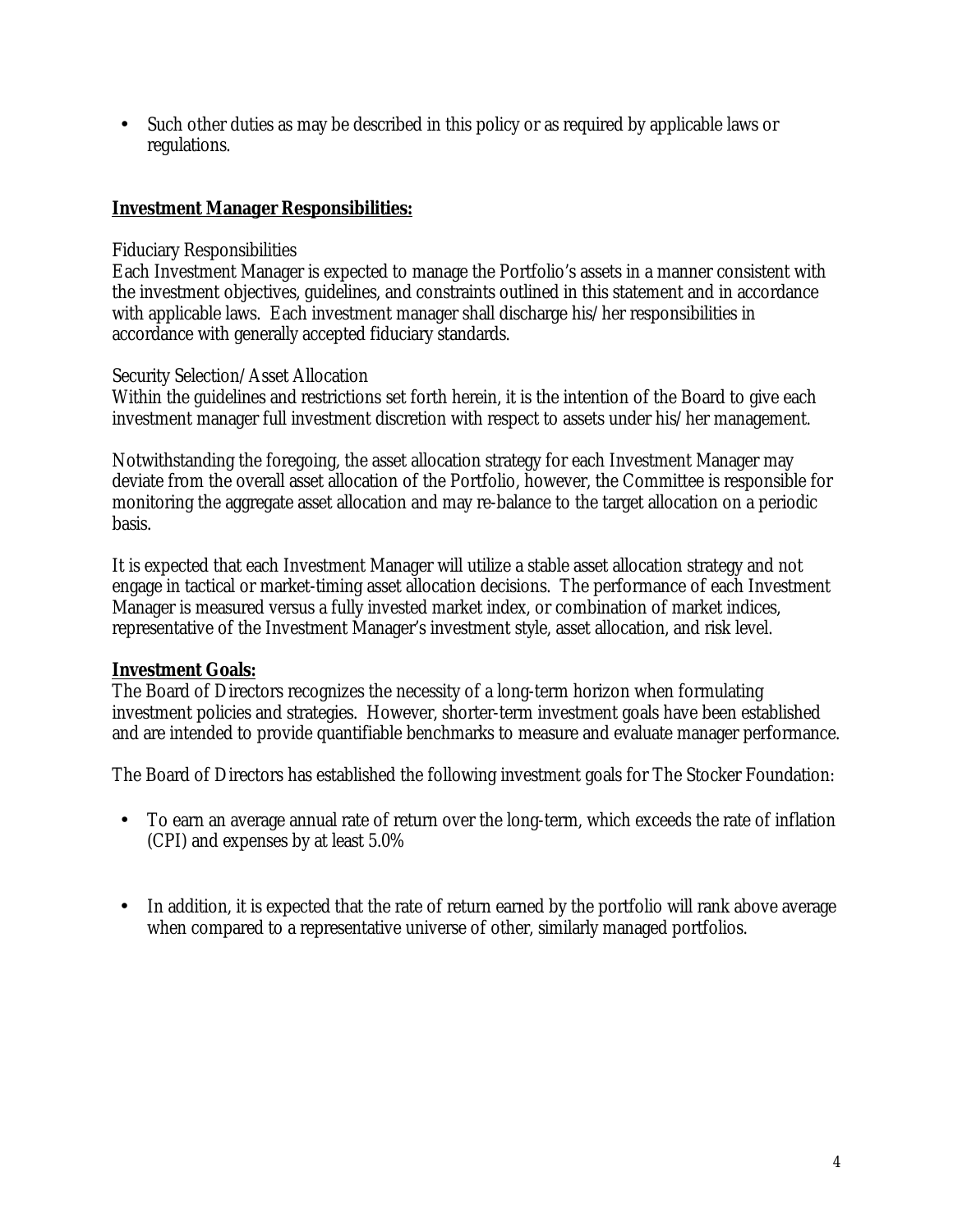## **Investment Guidelines:**

To achieve the goals and objectives outlined above, the Board of Directors has established the following target asset allocation for The Stocker Foundation's long-term portfolio:

#### **Asset Allocation**

| <b>Asset Class</b>      | <b>Minimum</b> | Target | <b>Maximum</b> | <b>Target Indices</b>        |
|-------------------------|----------------|--------|----------------|------------------------------|
| Equity                  | 40%            | 50%    | 60%            |                              |
| <b>Fixed Income</b>     | 20%            | 30%    | 50%            | <b>Barclays Intermediate</b> |
| Cash                    | 10%            | 15%    | 20%            |                              |
| <b>Commodities ETFs</b> | 0%             | 5%     | 10%            |                              |

## **Equity Class Diversification**

| <b>Asset Class</b>     | <b>Minimum</b> | <b>Target</b> | <b>Maximum</b> | <b>Target Indices</b> |
|------------------------|----------------|---------------|----------------|-----------------------|
| Domestic Large Cap     | 60%            | 75%           | 90%            | S&P 500; Russell 1000 |
| <b>Stocks</b>          |                |               |                |                       |
| Domestic Mid-Cap       | $0\%$          | 10%           | 15%            | S&P Midcap 400        |
| <b>Stocks</b>          |                |               |                |                       |
| Domestic Small-Cap     | $0\%$          | 5%            | 10%            | Russell 2000          |
| <b>Stocks</b>          |                |               |                |                       |
| International/Emerging | 0%             | 10%           | 15%            | <b>MSCI EAFE</b>      |
| Market                 |                |               |                |                       |

This target allocation was selected after a review of the forecasted risk and return of various asset mixes. It is designed to achieve The Foundation's long-term return objectives while minimizing, to the extent possible, the variability of results.

#### **Rebalancing Procedures**

The Investment Committee will review the actual allocations to each asset class at least quarterly. In the event of significant deviations from the above stated targets, the Committee shall meet or conference to decide whether to rebalance the existing assts to the target asset mix. To achieve the desired rebalancing of the Portfolio, the Committee may transfer assets from one manager to another. The Committee shall coordinate all rebalancing actions with the Investment Managers.

When selecting investment managers to manage various asset classes, attention will be given to manager style in order to better achieve the desired diversification. Investment managers may be hired to manage individual portfolios and/or by investing Stocker Foundation assets in commingled or mutual funds. Specific assignments and guidelines for investment managers of individual portfolios will be outlined in addenda to this overall Investment Policy Statement. However, as commingled and mutual fund investments will be dictated by the investment policies and guidelines of those funds, no additional constraints may be levied on funds of this type.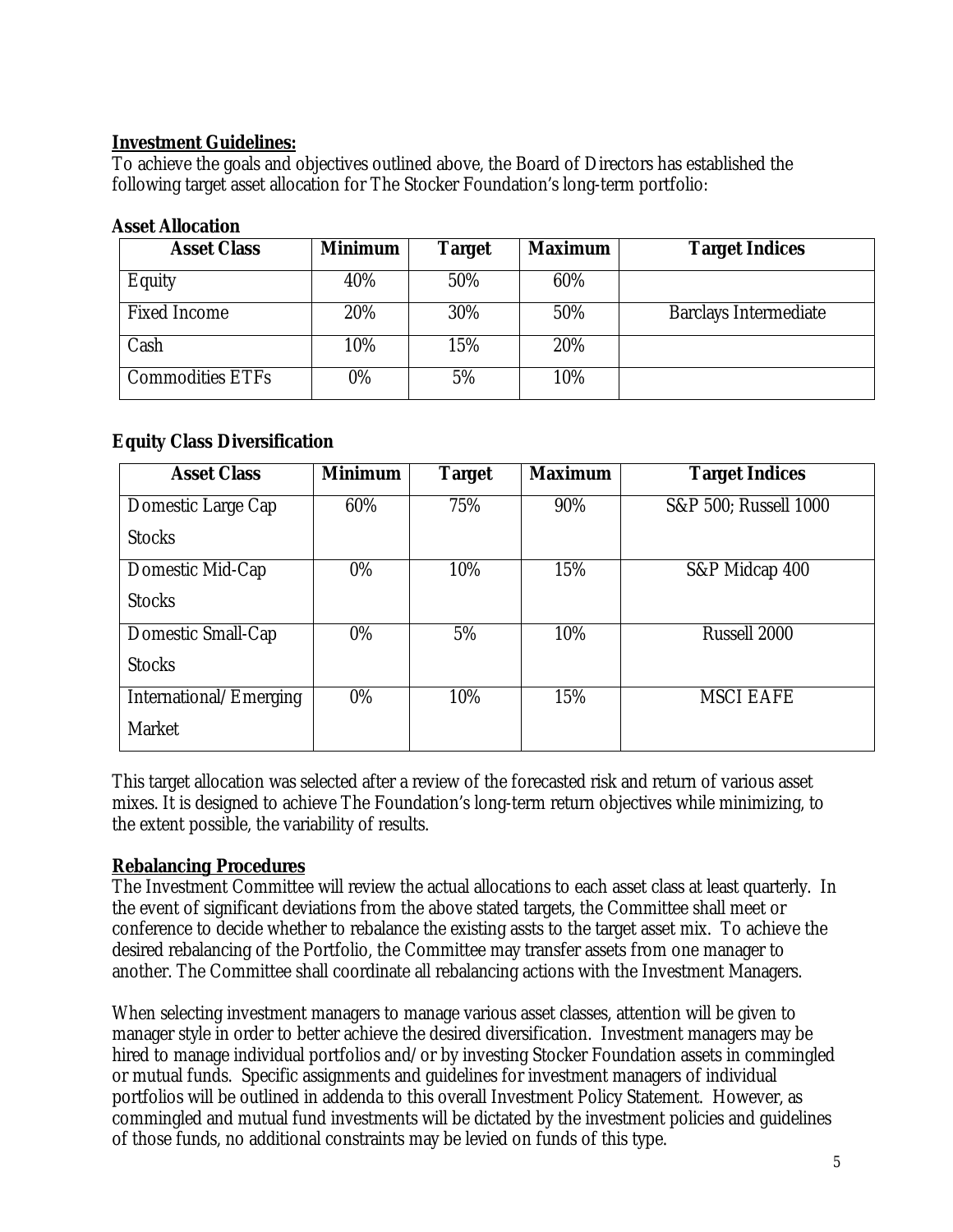## **Permitted Securities**

Unless otherwise stated in the addenda to this Investment Policy Statement, all individually managed portfolios shall be invested only in fully negotiable equity, fixed income, and cash equivalent securities, provided they meet the following criteria:

# **Equity Securities:**

- 1) Investments in all equity securities shall be limited to those actively traded on a major stock exchange;
- 2) At the time of purchase, no more than 5% of an investment manager's equity portfolio may be invested in the shares of a single company;
- 3) Investments in the shares of companies that have been publicly traded for less than one year are limited to no more than 5% of the market value of an investment manager's total equity portfolio;
- 4) For investment managers with domestic equity assignments, no more than 15% of their equity portfolio value shall be invested in securities issued by companies domiciled outside of the United States

## **Fixed Income Securities:**

- 1) Investments in all corporate fixed income securities shall be limited to those securities rated "Baa" or higher by Moody's and/or "BBB" or higher by Standard & Poor's rating services. Fixed income securities held which are downgraded below the minimum rating by both entities shall be sold at the earliest beneficial opportunity;
- 2) No more than 10% (at cost) of the total fixed income portfolio shall be invested in the securities of any single corporate issuer;
- 3) The total investments in all fixed income securities issued by foreign governments or corporations shall not exceed 25% of the total fixed income portfolio; (and)
- 4) There is no limit on investments in fixed income securities issued directly by the United States Government or any agency or instrumentality thereof.

## **Cash Equivalent Securities:**

- 1) Investments in cash equivalent securities shall be limited to the following:
	- a) Direct obligations of the United States Government with a maturity of one year or less;
	- b) Commercial Paper with a maturity of 270 days or less that is rated A-1 or higher by Standard & Poor's or P-1 by Moody's;
	- c) Repurchase Agreements collateralized by the U.S. Treasury and Agency Securities;
	- d) Eurodollar Time Deposits of banks rated at least "A" or better held in an interbank fund location within the territorial United States;
	- e) Bankers Acceptances issued by the largest 50 banks in the United States;
	- f) Federal Agency Issues; (and)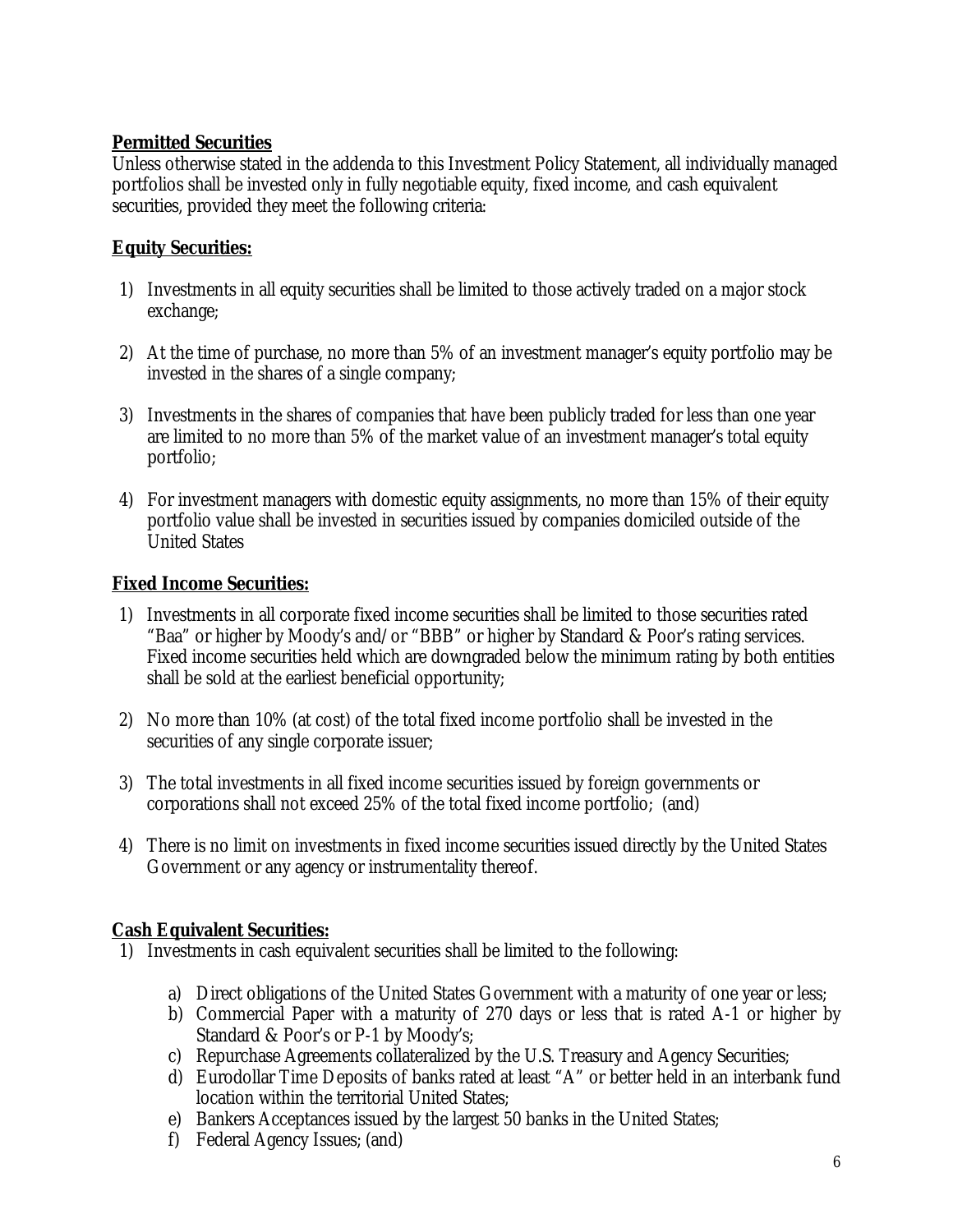g) The money market or STIF where the quality is consistent with the above instruments **Socially Responsible Investments:**

The Board of Directors has developed a Socially Responsible Investment (SRI) strategy, which seeks to maximize both financial return and social good. The Stocker Foundation believes that corporate responsibility and societal concerns are valid parts of investment decisions. The Stocker Foundation favors corporate best practices that promote environmental stewardship, consumer protection, human rights, and diversity. In general, The Foundation seeks to avoid businesses that are extremely involved (e.g., cannot constitute "core business" or the manner in which the "majority of profits are derived") in alcohol, tobacco, gambling, weapons, and/or pornography. Investment managers will use both positive and negative screens to evaluate investments or mutual funds based on social, environmental, and good corporate governance criteria. Managers are expected to communicate with the Committee immediately about any questionable holdings.

# **Prohibited Investments:**

Without the prior written approval of the Committee, investment managers are strictly prohibited from investing in the following securities:

- a) Fixed Income Securities not denominated in U.S. Dollars or Eurodollars;
- b) Financial Derivatives (futures, forwards, options, or swaps);
- c) Venture Capital;
- d) Guaranteed Insurance Contracts;
- e) Commodities**\*\*\***;
- f) Precious Metals or Gems**\*\*\*\***;
- g) Hedge Funds;
- h) Non-mutual fund holdings of International Equities (issues not traded on domestic exchanges or in the over-the-counter markets); and
- i) Real Estate Investment Trusts (REITS)

\*\*\* *The Stocker Foundation will allow Exchange Traded Funds (ETFs) for exposure in this sector, however will not accept physical possession*

\*\*\*\* *The Stocker Foundation will allow Exchange Traded Funds (ETFs) for exposure in this sector however will not accept physical possession*

# **Meetings and Communications**

Each investment manager is expected to provide any reasonable information requested by the Board or Committee. At a minimum, each manager shall provide a written quarterly report detailing their investment activity, the portfolio's current fair market value, and any changes in investment philosophy or strategy. At least once annually, investment managers may be asked to meet with the Board and/or Committee to review performance and philosophy. A representative of each Investment Manager shall be available on a reasonable basis for telephone communication when needed.

Any material events that affects the ownership or capital structure of the investment management firm, senior personnel changes at the investment management firm, or any material event that affects the management of this account must be reported promptly to the Committee.

Monthly statements of assets and transactions shall be provided on a timely basis.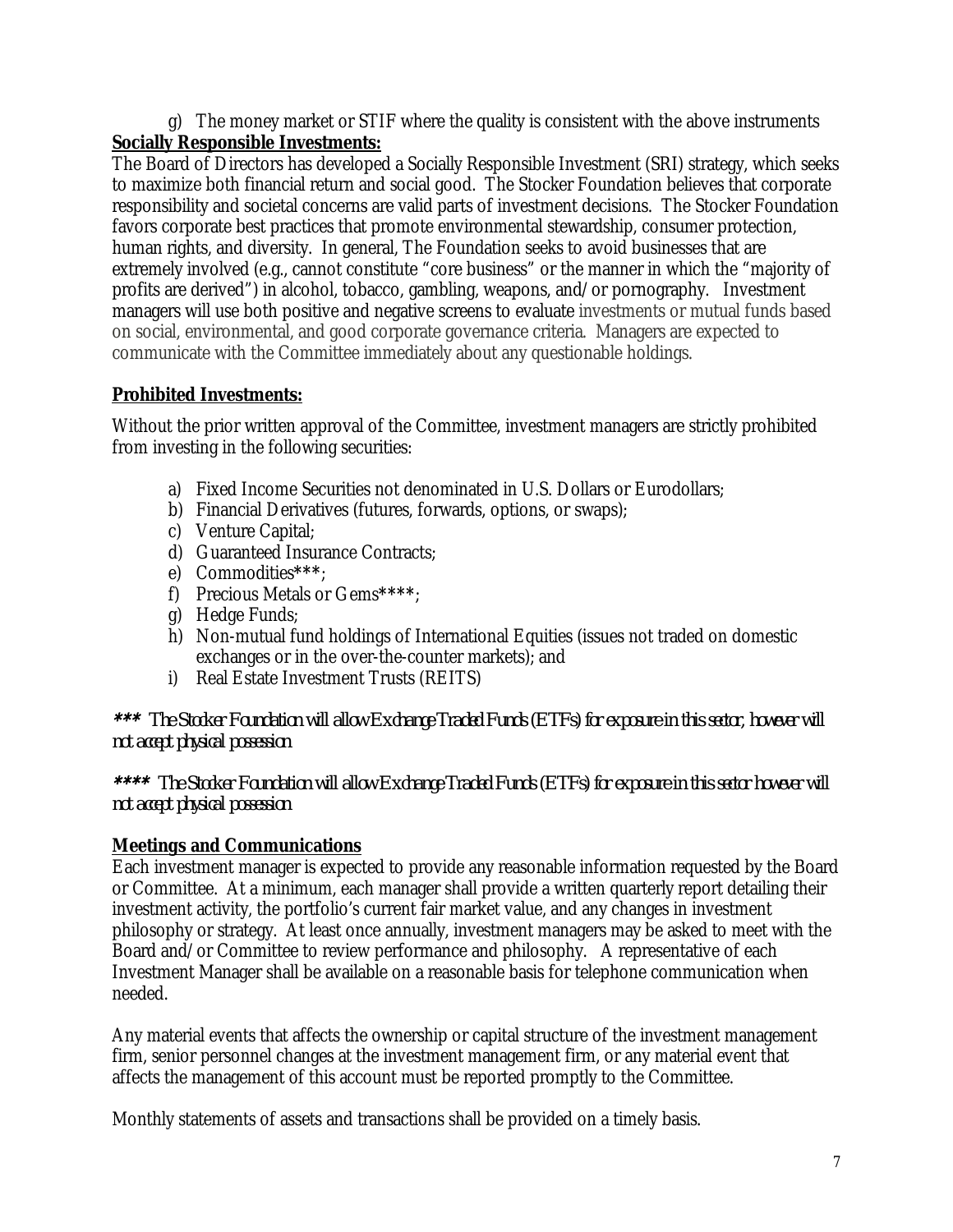#### **Investment Manager Evaluation:**

On a quarterly basis, the Investment Committee will review each manager's performance and adherence to the Investment Policy Statement. The review will include:

- a) Market and Total Fund returns;
- b) Total portfolio volatility;
- c) Individual manager returns versus indices, benchmarks, and universes;
- d) Adherence to mission and related guidelines and objectives;
- e) Shareholder activity including proxy votes;
- f) Asset Allocation and Spending Policy; and
- g) The continuing appropriateness of this document;

Each investment manager shall be responsible only for those assets under his/her management

#### **Manager Performance Evaluation**

As noted above, the Committee will monitor the performance of the Investment Managers and of the composite of the separately managed accounts on a quarterly basis.

The Committee will evaluate each Investment Manager's success in achieving the investment objectives outlined in this document over at least a three-year time horizon. The Committee realizes that most investments go through cycles. Therefore, there will be periods of time in which the investment objectives are not met or when some Investment Managers fail to meet their expected performance targets.

Each Investment Managers performance should be reported in terms of rate of return and changes in dollar value. The returns should be compared to appropriate market indices and peer group universes for the most recent quarter and for annual and cumulative periods.

#### **Guidelines for Corrective Action**

The Committee recognizes the importance of a long-term focus when evaluating the performance of Investment Managers. The Committee understands the potential for short-term periods when the performance of individual managers may deviate significantly from the performance of representative market indices. The Committee, however, may require an extra level of scrutiny, which may include termination, of an Investment Manager based on the following conditions:

- Any material event that affects the ownership or capital structure of the investment management firm or the management of this account. Failure on the part of the Investment Manager to notify the Committee may be grounds for termination;
- Any material client servicing deficiencies, including a failure to communicate in a timely fashion significant changes to the portfolio holdings
- Deviations from the terms of the contract without prior written approval of the Committee constitutes grounds for termination
- The Committee will not, as a rule, terminate an Investment Manager on the basis of short- $\mathbf{r}$ term performance. If the organization is sound and the firm is adhering to its investment